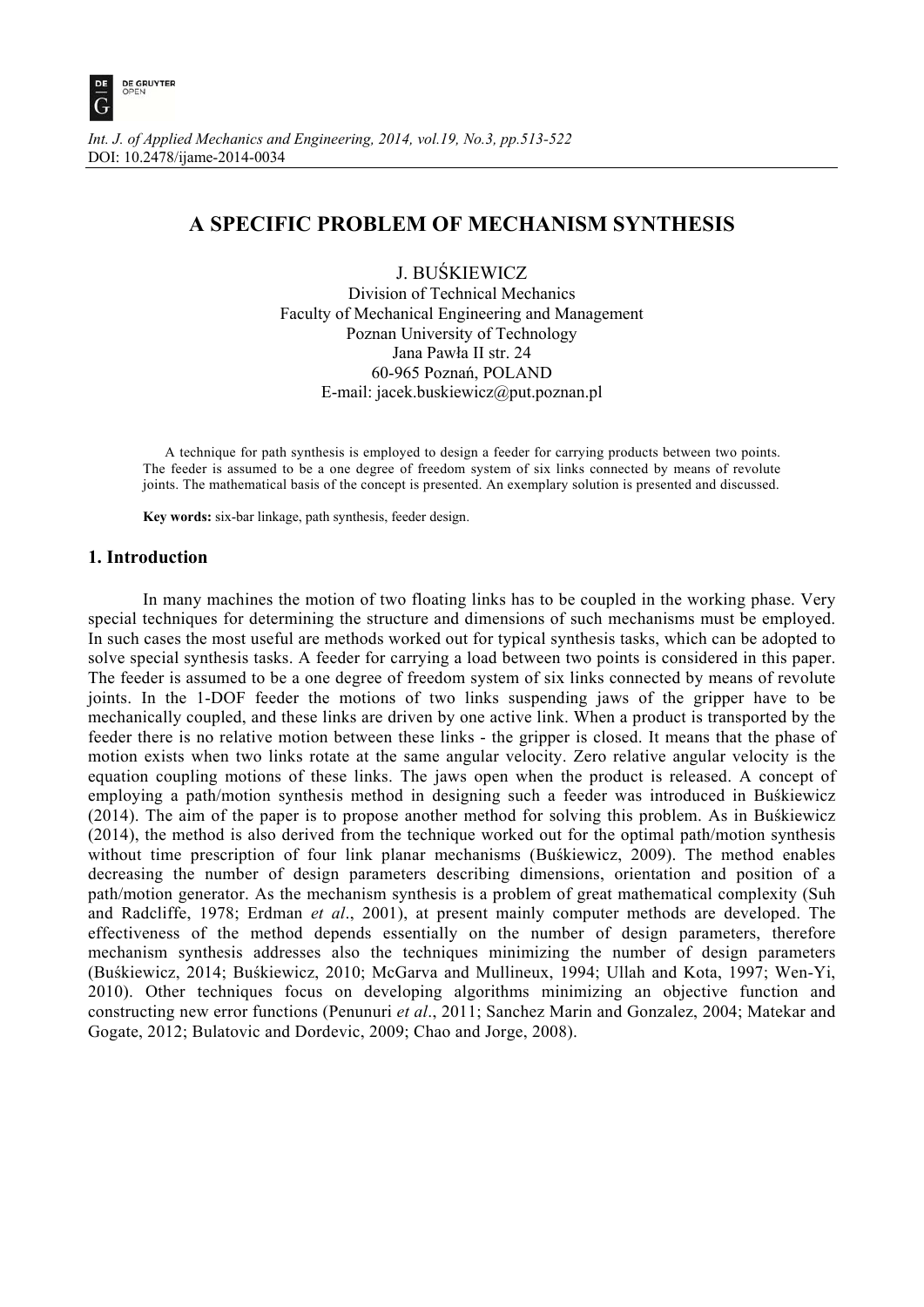## **2. Review on the carrier machines**

 The industrial robots are the state-of-the-art solutions in the processes of self-operating transport between production zones. The robots are multi-degree of freedom solutions. In feeders equipped with hydraulic systems the gripper requires the drive independent of the other feeder links. The simplest solution is one degree of freedom kinematic systems built of as small as possible number of links. Grippers are known which fail to require an additional, independent mechanical drive or an electronic steering. In these feeders a load is pressed by the arm attached to the pull spring in the phase of carrying (Patent, P.102470; P.125376; P.111933). The feeders based on the mechanisms in which no pull strings are applied are also presented (Suh and Radcliffe, 1978; Erdman *et al*., 2001; Hain, 1967; Gronowicz *et al*., 1991).

 The motivation of the paper is to design a feeder in which the jaws of the gripper are open when the load is caught, they close, and remain closed when the load is being transported and open when the load is taken away, besides the motion is transmitted mechanically from the driving link to the jaws, which do not require any additional independent control, steering and other tightening elements.

# **3. The geometry of the feeder driven by a four-bar linkage**

#### **3.1. Description of the synthesis method**

 A four bar linkage is the basic kinematic chain of the feeder. The path synthesis method adapted to design the feeder is briefly presented (Buśkiewicz, 2009).

We synthesize the four-bar linkage  $O<sub>1</sub>ABO<sub>2</sub>$  a point which traces the trajectory. Let us disconnect the coupler from the four-bar linkage as shown in Fig.1. We assume that the coupler point D traces exactly a required open path, given parametrically

$$
x = x(s), \qquad y = y(s) \tag{3.1}
$$

where  $0 \leq s \leq 1$ . Simultaneously the coupler rotates according to the function

$$
\theta_{2L} = v_1 \sin(v_2 s + v_3) + v_4. \tag{3.2}
$$

 The aim is to specify the locations of joints A and B to connect the coupler with the rotating input and output links. In the ideal case these joints move on circular arcs. Let us denote:  $|AD| = l_5$ ,  $|BD| = l_6$ , the angle between segments DA and DB. Hence, to solve the synthesis problem for the four bar linkage as a path generator one has to determine:

- the lengths of the coupler  $l_5$ ,  $l_6$ , and angle  $\beta$ ,

- the coefficients of function (3.2):  $v_1$ ,  $v_2$ ,  $v_3$ ,  $v_4$ ,

so that the revolute joints A and B of the coupler would trace as close as possible the trajectories which they trace in the assembled mechanism when point D traces the required trajectory (2.1).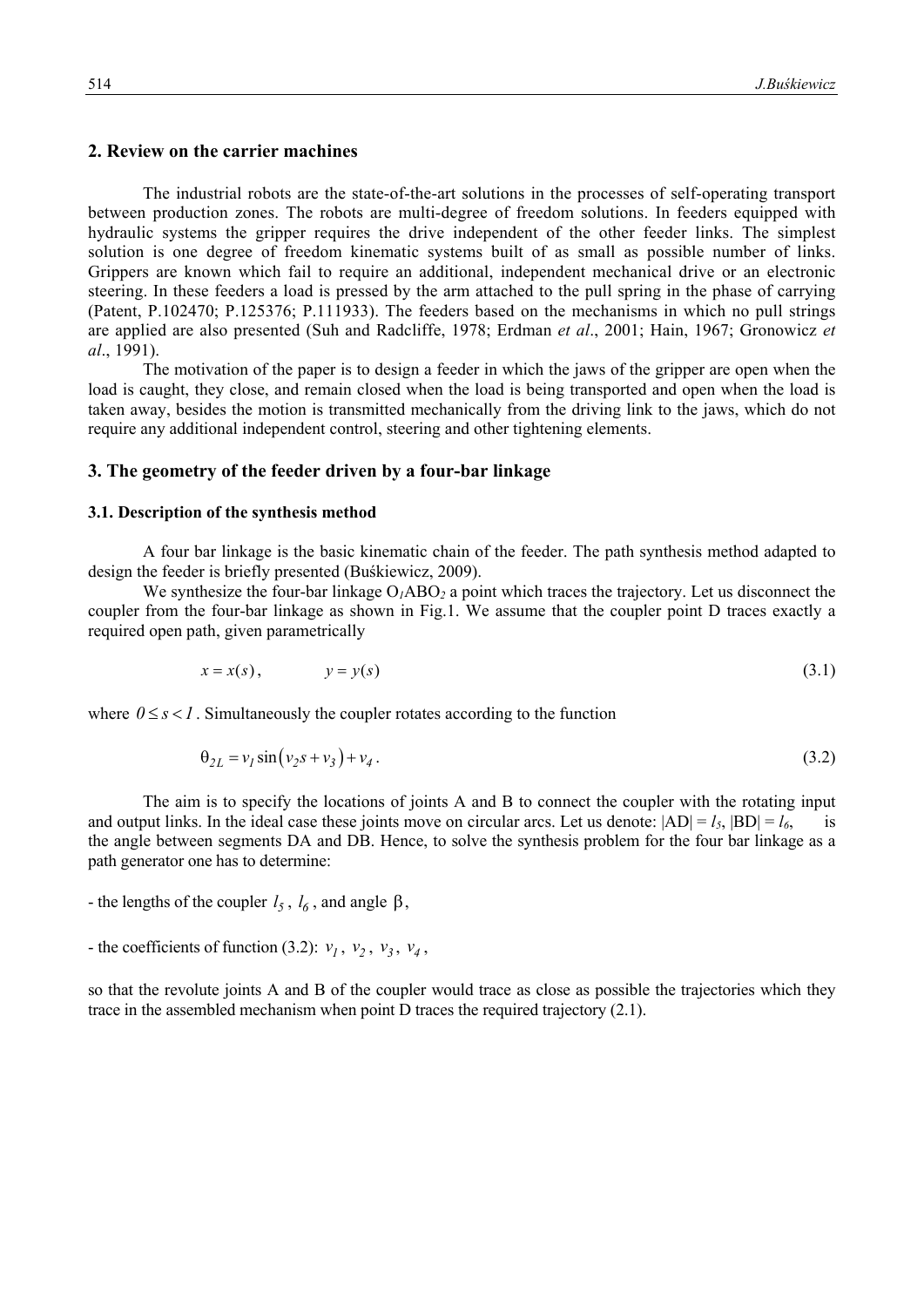

Fig.1. Computed paths of joints A and B and circular arcs approximating these paths.

 Seven parameters have to be determined. In the paper (Buśkiewicz, 2009) it was proved that the angular motion of the coupler can be expressed by means of sine function (3.2). The method belongs to the group of methods aimed at decreasing the number of optimized design parameters. In general, the geometry of the four bar linkage as an open path generator is defined by 11 parameters including link lengths, coordinates of ground pins, location of a coupler point and the boundaries of the angle through which the active link rotates when the path is traced.

 The design parameters are optimized by means of an evolutionary algorithm. The algorithm itself involves no special improvements. The objective function measures the deviation of joints A and B from ideal circles. Assume that the path of joint A is discretized into *m* = 20 points. We determine the circles passing through three points  $A_i$ ,  $A_{5+i}$  and  $A_{10+i}$ ,  $i = 1..10$ . Then, we obtain 10 circles. We compute the centroid of their centres and the average value of their radiuses. In this manner we obtain the position of joint O<sub>1</sub> and the length of the active link  $l_1$ . The same procedure enables determination of the coordinates of the output link ground pin  $O_2$  and the output link length  $l_3 = |O_2B|$ . The objective function has the form

$$
E = \frac{\max|O_{I}A_{i}| - \min|O_{I}A_{i}|}{l_{I}} + \frac{\max|O_{2}B_{i}| - \min|O_{2}B_{i}|}{l_{3}}. \quad i = 1..m.
$$
 (3.3)

 One can also prescribe the locations of the ground pins. Then, the objective function is a measure of deviation of joints A and B trajectories from the circles with centres at prescribed points O*1* and O*2*.

#### **3.2. Adaptation of the synthesis method for specific requirements**

 A path along which the product is transported is given. We disconnect the coupler from the rotating links. Point D of the coupler moves along the prescribed path. The dimensions of the coupler and the parameters of the function (3.2) are such that three other points of the coupler approximate circular arcs. Two of them are joints A and B connecting the coupler to the rotating links. The third point N' lies on an approximate circular arc of radius *R* and centred at O*3*. The geometric scheme of this concept is presented in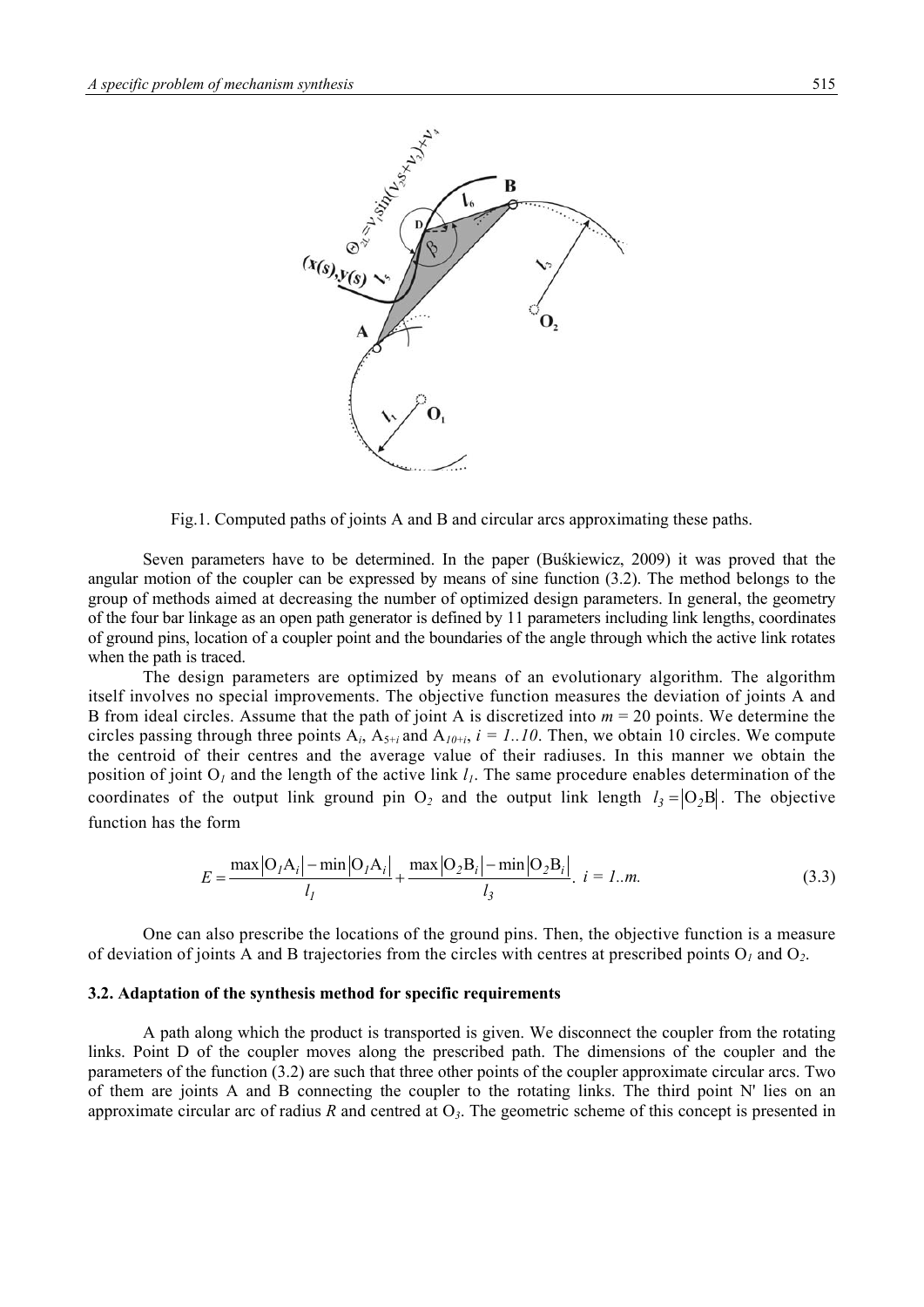Fig.2a. When point D traces the required path, point *N'* is coincident with point *N* lying on an additional link (fixed to the ground by the pivot at  $O_3$ ). The length of this link is  $l_7 = R$ . Link  $O_3N$  is connected to coupler AB by means of an additional link MN where the position of revolute joint M on coupler AB is chosen arbitrarily. The links MN and NO*<sup>3</sup>* are connected by revolute joint N. In the initial position the coordinates of points N' and N are equal to each other. The location of point M has to provide a proper motion of the sixlink mechanism, and must be changed when, e.g., dead position occurs. Joint N moves along the arc of the circle with centre at point  $O_3$  and in the ideal case its position is coincident with the position of point N' when D moves along the prescribed path. The remaining parts of the paths of joint N and point N' differ from each other. Then, we designed a six-link planar mechanism (Radovan *et al*., 2013; Kramer and Sandor, 1970). A distinguishing feature of its own is a phase of motion in which links AB and MN do not rotate with respect to each other (Fig.2b). The scheme of the feeder with jaws  $D_1$  and  $D_2$  attached to couplers AB and MN is presented in Fig.3 (point D is replaced by point  $D<sub>I</sub>$  of the first jaw).



Fig.2. The geometric scheme of the concept (a), the feeder constructed on the basis of determined coupler dimensions (b).



Fig.3. The feeder with the gripper.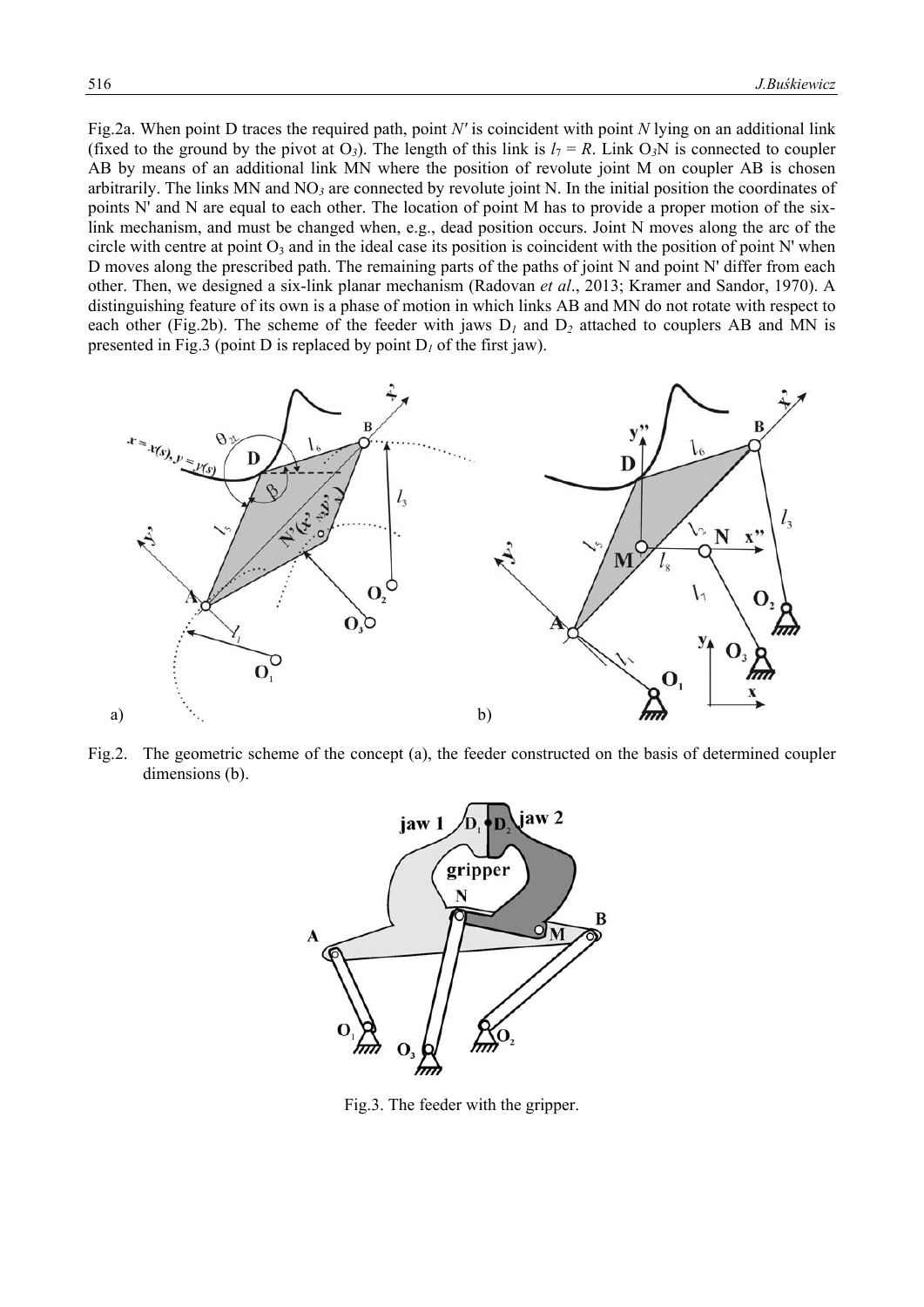The local system Ax'y' is attached to coupler AB. In the approach presented herein the path synthesis method described in section 3.1 is modified in order to determine:

- the lengths of coupler AB  $l_5$ ,  $l_6$ , and angle  $\beta$ ,
- the coordinates  $x'_{N}$ ,  $y'_{N}$  of point N' in the local system Ax'y',
- the coefficients of function (3.2):  $v_1$ ,  $v_2$ ,  $v_3$ ,  $v_4$ ,

so that the revolute joints A and B as well as point N' of the coupler would trace as close as possible circular arcs when point D traces the required trajectory (3.1). Compared with the original version of the synthesis method, the number of design parameter is by two grater.

The modified objective function has the form

$$
E = \frac{\max|O_{I}A_{i}| - \min|O_{I}A_{i}|}{l_{I}} + \frac{\max|O_{2}B_{i}| - \min|O_{2}B_{i}|}{l_{3}} + \frac{\max|O_{3}N_{i}| - \min|O_{3}N_{i}|}{l_{8}}.
$$
 (3.4)

The locations of ground pins  $O<sub>1</sub>$ ,  $O<sub>2</sub>$  and  $O<sub>3</sub>$  may be prescribed. Given links lengths one can determine angles  $\theta_7$  and  $\theta_8$  defining positions of links O<sub>3</sub>N and MN. The angles are computed from the vector closed loop equation

$$
\mathbf{O}_3 \mathbf{N} = \mathbf{O}_2 \mathbf{B} + \mathbf{B} \mathbf{M} + \mathbf{B} \mathbf{N} \tag{3.5}
$$

which can be rewritten as two algebraic equations

$$
l_7 \cos \theta_7 + l_8 \cos \theta_8 = x_M - x_{O3},
$$
  

$$
l_7 \sin \theta_7 + l_8 \sin \theta_8 = y_M - y_{O3}.
$$

 This concept differs from the one presented in the paper (Buśkiewicz, 2014) in the way the synthesis problem is formulated. In Buśkiewicz (2014) the circular arc of joint N is the synthesized path under constraints that joints A and B move along circular arcs. Then, the position of the jaw (point D) is specified manually. In the present concept the path of the jaw is synthesized under constraints that joints A, B and N move along circular arcs.

## **4. A numerical solution**

 The concept is illustrated with a numerical solution. The four-bar linkage is the basic kinematic chain that transmits motion from the active link to the other links of the feeder. The first step consists in determining the four bar linkage by means of the presented method. The evolutionary algorithm was employed to minimise the objective function (3.4). The following constraints may be given:

- The coordinates of the pivots of rotating links one can specify the intervals for the locations of these pivots.
- The ranges for links lengths.
- The range for transmission angle variation it is recommended that the angle between the coupler and the passive rotating link varies between  $30^{\circ}$  and  $150^{\circ}$ .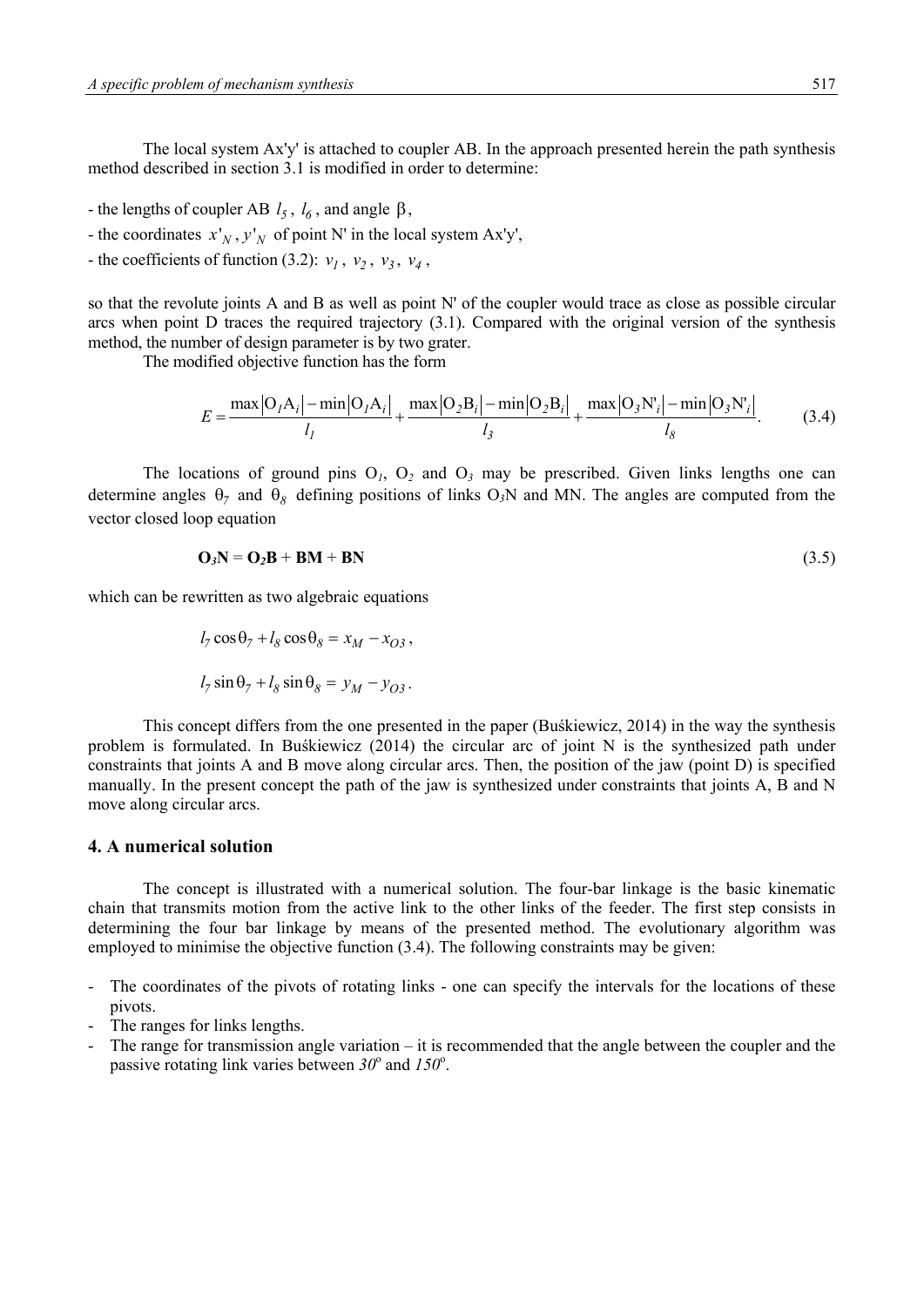# *Input data*:

The feeder is supposed to meet the following preset conditions expressed nondimensionally:

- coordinates of joint  $O_1(-3, 0)$ ,
- coordinates of joint  $O_2(x, 0)$ , where  $0 \le x \le 10$ ,
- the lengths of links have to be less than 10,
- the coordinates of joint  $O_3(0, 0)$ .

 The feeder transports a product along a straight line starting at point (7,7.5) and ending at (10.5,11). This line is the path of coupler point D.

# *Solution:*

 Coupler point D approximates the synthesized straight line. An outcome satisfying the requirements is as follows:

- coupler dimensions:  $l_5 = 15.03$ ,  $l_6 = 17.48$ ,  $\beta = 0.609$  rad,
- the coordinates of point N' in the local system attached to coupler AB: (2.59, -0.78)
- the coefficients of the angular position of the coupler:  $\theta_{2L} = 0.4I\sin(-I.66s + 5.7) + 3.6I$  rad.

Further, on the basis of these outputs, we compute:

- the lengths of the rotating active and passive links:  $l_1 = 2.67$ ,  $l_3 = 7.55$ ,
- the horizontal coordinate of ground pivot  $O_2$ :  $x_{O2} = 9.85$ ,
- the length  $l_2 = 10$ ,
- the angle through which the active link rotates when the arc is traced:  $0.862 < \theta_1 < 3.29$  rad.

Link  $O_3N$  is pinned at point  $O_3$  and its length  $l_7 = 3$ .

 Now, the coordinates of point M at which links NM and AB are connected should be chosen. To avoid singular positions of links  $O<sub>3</sub>N$  and NM, the coordinates of joint M in the local coordinate Ax'y' are (11,1). Then, the length of link MN is  $l_8 = 8.59$ .

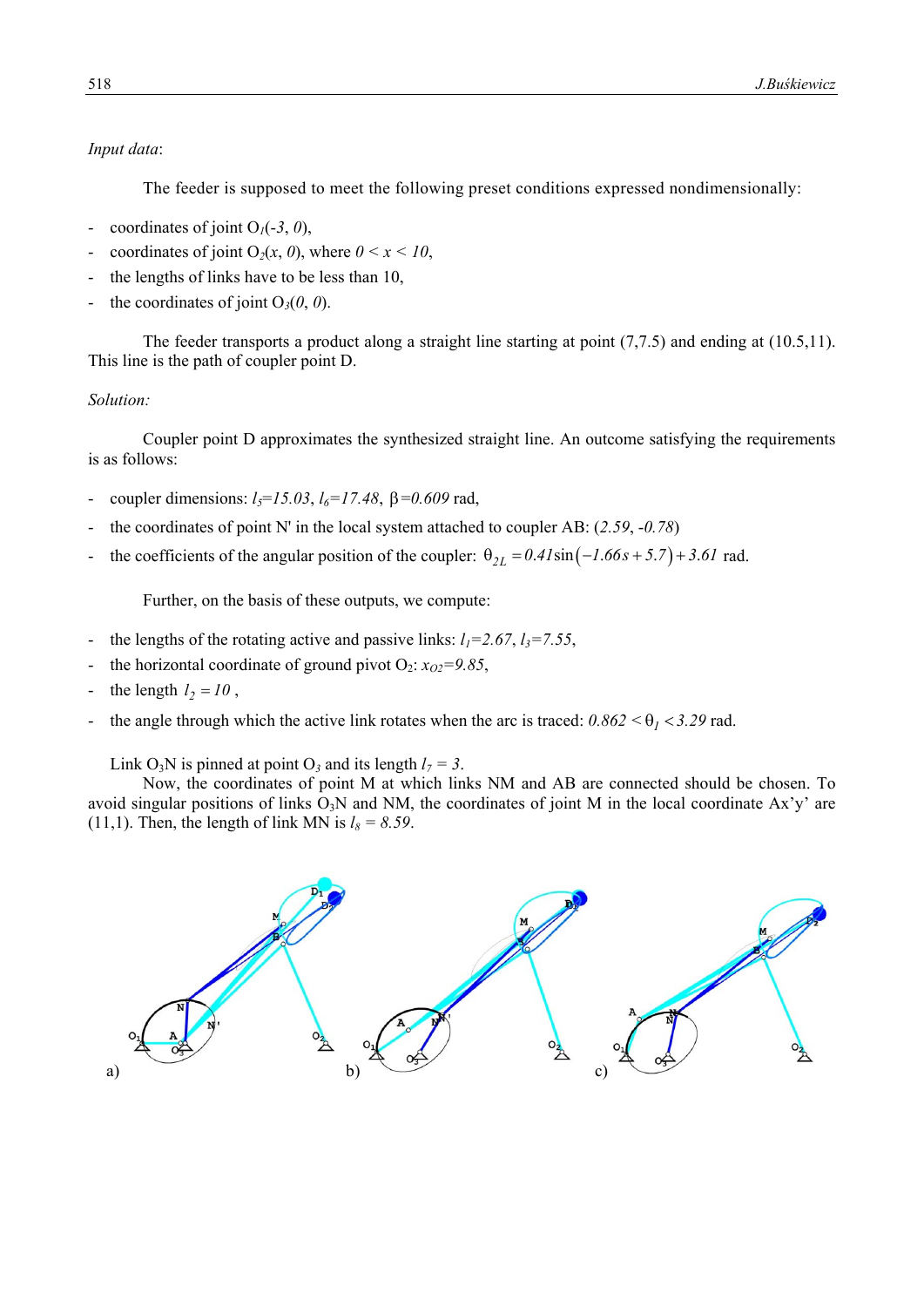

Fig.4. Positions of the mechanism while transporting the load (the trajectories of D*1* and D*<sup>2</sup>* overlaps, the gripper is closed and traces straight line) and the return motion.

 As the size of the space occupied by the moving feeder is important for a designer, the paths of all joints which influence on the size of the housing are presented. Figures 4a-k show instants when the gripper is closed and open. Point *N'* coincides with joint *N* when jaws are closed. The paths of both jaws  $D_1$ ,  $D_2$  are given, moreover the path traced by joint *M* is drawn as it also affects the working space of the feeder.

 As shown in Fig.5, the difference between the angular positions of both links supporting the jaws is very small. When the load is transported, the relative rotation of the couplers is less than *0.01* rad. The transmission angle of the four-bar linkage  $O<sub>I</sub>ABO<sub>2</sub>$  is presented in Fig.6.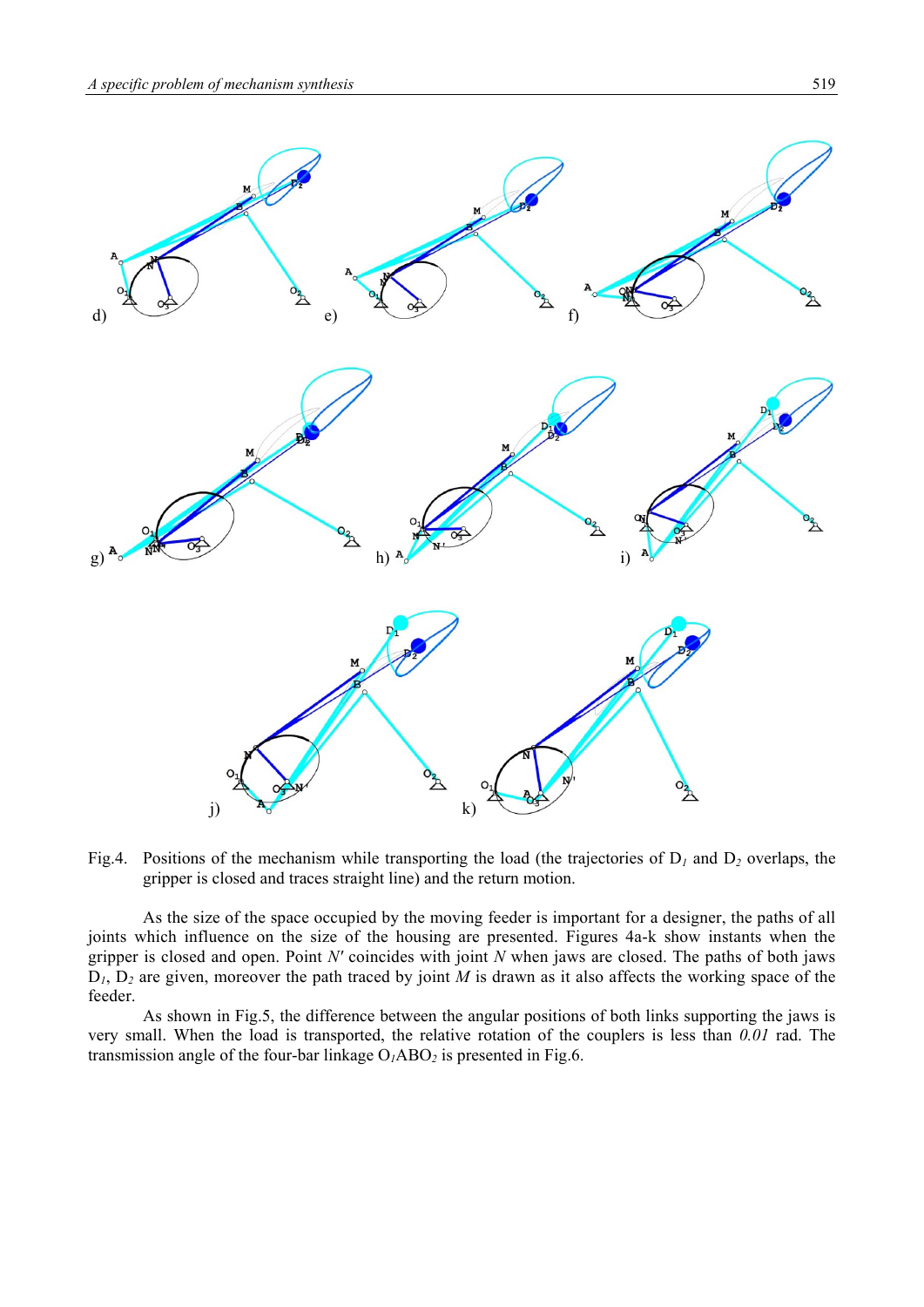

Fig.5. The relative angular motion of jaws when the load is transported.



Fig.6. Transmission angle of the four bar linkage O*1*ABO*2*.

## **5. Conclusions**

 The synthesis method was adopted to design a simple, six-link kinematic feeder driven by one rotor. Compared with Buśkiewicz (2014), this paper presents a different approach in designing the feeder. The theoretical consideration is completed with a numerical solution. The results prove that the method can be applied to solve this specific task of mechanism synthesis. The illustrative example provides an insight into the size of the working spaces.

 One can notice some disadvantages of the approach. The location of point M and the location of the ground pivot  $O_3$  are chosen manually. Moreover, the process of the design is not fully deterministic as the evolutionary algorithm is employed to search the four-bar linkage meeting the required geometric features. It follows that many simulations are to be carried out to find a satisfactory solution. For this reason the problem is open with respect to formulation of the mathematical formulae making it possible to find the optimal feeder dimensions. The studies should focus on making the method more automatic in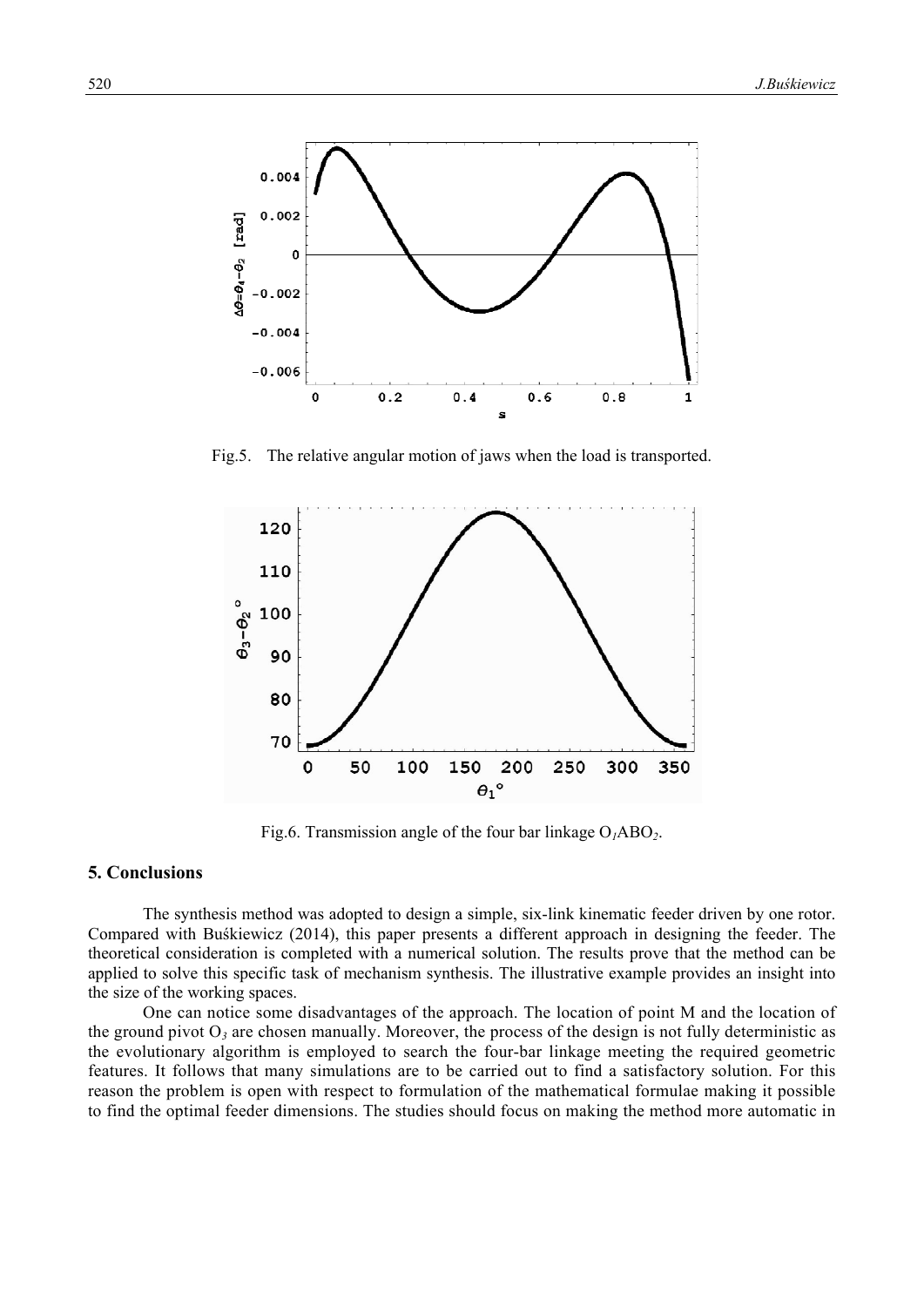searching for feeders optimally satisfying the prescribed requirements. As the paper deals only with the geometric synthesis, optimization of kinematic and dynamic features of the feeder is required.

#### **Nomenclature**

- $E$  objective function in the path synthesis problem
- $l_1$ ,  $l_3$ ,  $l_4$  lengths of the crank, rocker and immoveable link of a four-bar linkage
- $l_2$ ,  $l_5$ ,  $l_6$  lengths of coupler AB
	- $l_7$ ,  $l_8$  dimensions of coupler MN and output link O<sub>3</sub>N
		- $x, y$  coordinates of a point in the global system
	- $x'$ ,  $y'$  coordinates of a point in the local system attached to coupler AB
	- *x*'', *y*'' coordinates of a point in the local system attached to coupler MN
		- $\beta$  angle between arms AD and DB of coupler AB
		- $\theta_i$  angular position of *i*-th link
	- $\theta_{2L}$  four-parameter angular position of coupler AB

 $v_1$ ,  $v_2$ ,  $v_3$ ,  $v_4$  – parameters of function  $\theta_{2L}$ 

#### **References**

- Bulatovic R.R. and Dordevic S.R. (2009): *On the optimum synthesis of a four-bar linkage using differential evolution and method of variable controlled deviations*. – Mechanism and Machine Theory, vol.44, pp.235-246.
- Buśkiewicz J. (2009): *Minimization of the dimension of the solution space in optimal mechanism synthesis*. Publishing House of Poznan University of Technology, series Dissertations, No.442.
- Buśkiewicz J. (2010): *Use of shape invariants in optimal synthesis of geared five-bar linkage*. Mechanism and Machine Theory, vol.45, pp.273-290.
- Buśkiewicz J. (2014): *Design of a feeder with the use of the path synthesis method*. New Advances in Mechanisms, Transmissions and Applications Mechanisms and Machine Science, vol.17, pp.251-259.
- Chao C. and Jorge A. (2008): *A novel family of linkages for advanced motion synthesis*. Mechanism and Machine Theory, vol.43, pp.882-890.
- Erdman A.G. and Sandor G.N. and Kota S.S. (2001): *Mechanism Design: Analysis & Synthesis*. 4th Ed. (Web Enhanced), vol.1, Prentice-Hall.
- Gronowicz A., Jucha J., Miller S. and Twarog W. (1991): *Mechanism and machine theory* (in polish). Wroclaw.
- Hain K. (1967): *Applied Mechanics* 2nd ed.. New York: McGraw-Hill Book Company.

Kramer and Sandor G.N. (1970): *Kinematic Synthesis of Watt's Mechanism*. – ASME Paper, No.70-mech-50.

- Matekar S.B. and Gogate G.R. (2012): *Optimum synthesis of path generating four-bar mechanisms using differential evolution and a modified error function*. – Mechanism and Machine Theory, vol.52, pp.158-179.
- McGarva J. and Mullineux G. (1994): *Harmonic representation of closed curves*. Appl. Math. Model., vol.17, No.4, pp.213-218.

Patent, P.102470.

Patent P.125376.

Patent P.111933.

Penunuri F., Peón-Escalante R., Villanueva C. and Pech-Oy D. (2011): *Synthesis of mechanisms for single and hybrid tasks using differential evolution*. – Mechanism and Machine Theory, vol.46, No.10, pp.1335-1349.